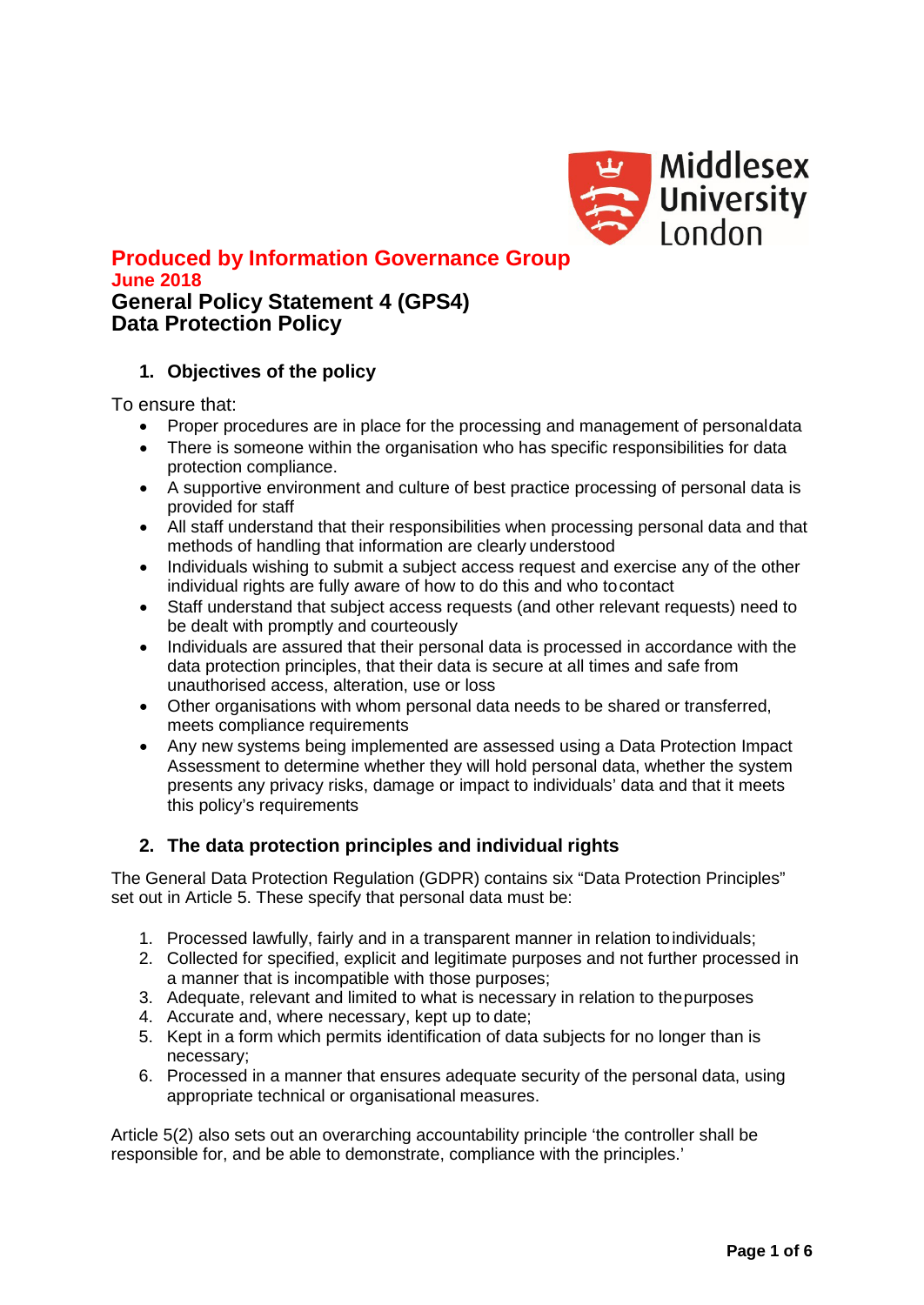Individual rights are set out in a separate part of the GDPR. In brief, the GDPR provides the following rights for individuals:

- 1. The right to be informed
- 2. The right of access
- 3. The right to rectification
- 4. The right to erasure
- 5. The right to restrict processing
- 6. The right to data portability
- 7. The right to object
- 8. Rights in relation to automated decision making and profiling.

## **3. Scope of policy**

- This policy has been written within relevant ICO quidelines.
- Definitions and terms used in relation to the GDPR can be found a[t](https://ico.org.uk/for-organisations/data-protection-reform/overview-of-the-gdpr/) <https://ico.org.uk/for-organisations/data-protection-reform/overview-of-the-gdpr/>
- This policy applies to all personal data and special categories of data (sensitive personal data) collected and processed by Middlesex University in the conduct of its business, in electronic format in any medium and within structured paper filing systems.
- This policy applies to all University employees, whether permanent, temporary, contractors, or consultants and students.
- Disciplinary action may be taken against staff failing to comply with thispolicy.
- Middlesex University is the Data Controller of, and registered with the Information Commissioner's Office (ICO) for collecting and using personal data. The registration reference is Z5439728**.**

# **4. Policy Principles**

In order to meet the requirements of the data protection principles and individual rights set out in the GDPR, Middlesex University adheres to the following values when processing personal data:

## *4.1 Fair Collection and Processing*

- $\Box$  The specific conditions contained in Article 6 and 9 of the GDPR regarding the fair collection and use of personal data will be fully complied with.
- $\Box$  Individuals will be made aware that their information has been collected, and the intended use of the data specified either on collection or at the earliest opportunity following collection through relevant privacy notices.
- $\Box$  Personal data will be collected and processed only to the extent that it is needed to fulfil business needs or legal requirements.
- $\Box$  Personal data held will be kept up to date and accurate, where necessary.
- □ Retention of personal data will be appraised and risk assessed to determine and meet business needs and legal requirements, with the appropriate retention schedules applied to that data.
- $\Box$  Personal data will be processed in accordance with the rights of the individuals about whom the personal data are held.
- It is important that you determine a lawful basis for processing any personal data and document this. This becomes more of an issue under the GDPR because the lawful basis for processing has an effect on individuals' rights. A 'cease processing request' from an individual will be acknowledged within 3 working days, with the final response within 21 days. The final response will state whether the University intends to comply with the request and to what extent, or will state the reasons why it is felt the requestor's notice is unjustified.
- $\Box$  Staff will advise the Data Protection Officer in the event of any intended new purposes for processing personal data. The Data Protection Officer will thenarrange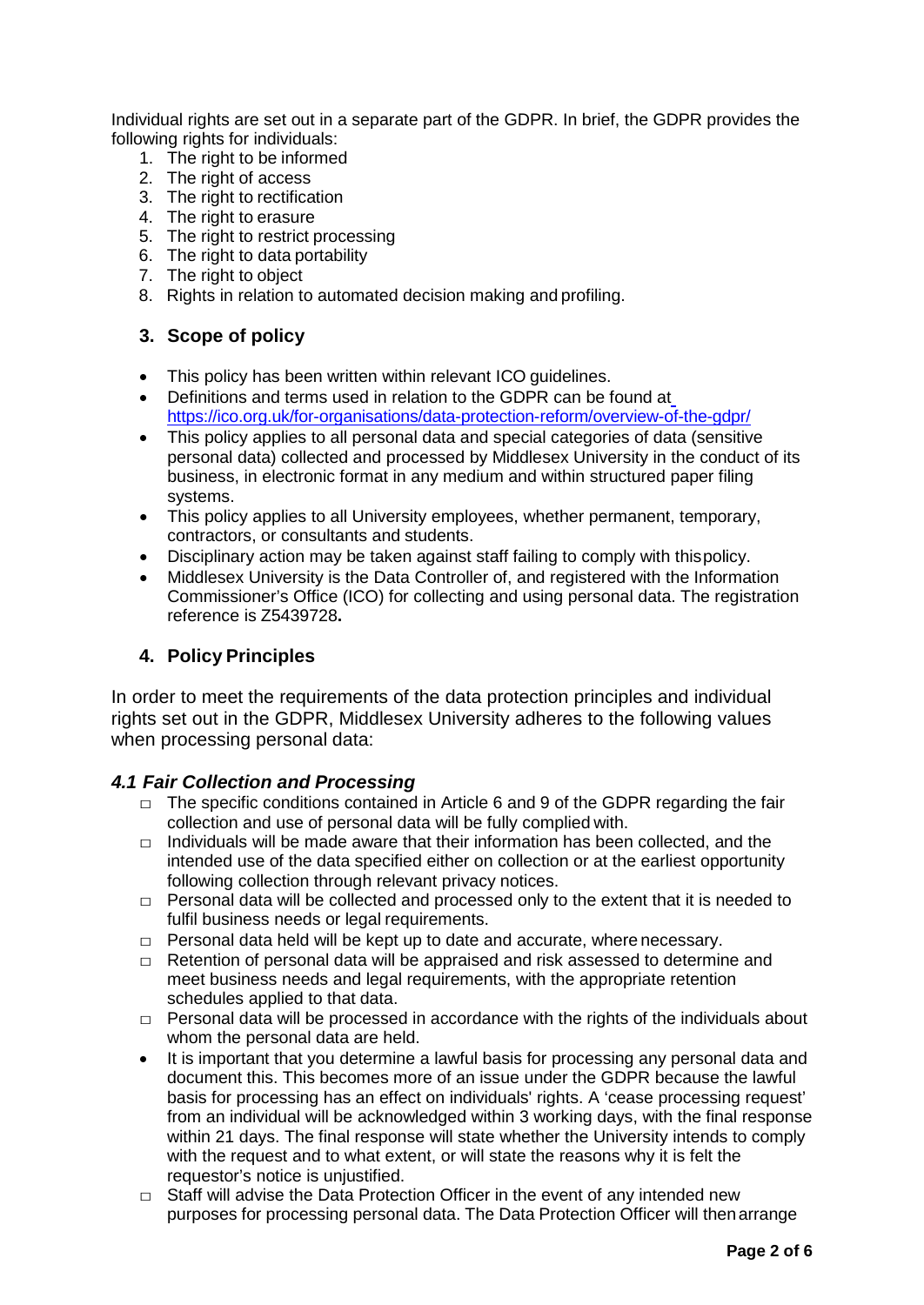for a Data Protection Impact Assessment to be conducted. This is now a lawful requirement.

## *4.2 Security*

- $\Box$  Appropriate technical, organisational and administrative security measures to safeguard personal data will be in place.
- Staff will report any actual, near miss, or suspected data breaches to the Data Protection Officer for investigation. Lessons learnt during the investigation of breaches will be relayed to those processing information to enable necessary improvements to be made. The Data Protection Officer will report any 'serious' breaches to the Information Commissioner's Office as necessary, within 72 hours of the breach being reported internally.
- $\Box$  Any unauthorised use of corporate email by staff, including sending of sensitive or personal data to unauthorised persons, or use that brings the University into disrepute will be regarded as a breach of this policy.
- Relevant Data Protection Awareness Training will be provided to staff to keep them better informed of relevant legislation and guidance regarding the processing of personal information. Data protection training will also promote awareness of the University's data protection and information security policies, procedures and processes. Staff are strongly encouraged to complete this training during induction and subsequently on an annual basis.

## *4.3 Sharing and disclosure of personal information*

- $\Box$  The University shall routinely make certain personal information publicly available. Examples include publication of degree results in graduation booklets, contact details on the website etc. The University will undertake to cease such activity, where possible, for any data subject on the grounds of such disclosure causing damage and distress on application to, and agreement by, the Data Protection Officer.
- $\Box$  Regular information sharing with third parties, where there is a valid business reason for sharing information, shall be carried out under a written agreement setting out the scope and limits of sharing. Data Processing Agreements will be applied to all contracts and management agreements where the University is the data controller contracting out services and processing of personal data to third parties (data processors). These agreements will clearly outline the roles and responsibilities of both the data controller and the data processor.
- $\Box$  All data processors shall agree to conform to this policy and the GDPR and as far as possible, indemnify the University against any prosecution, claim, proceeding, action or payments of compensation or damages without limitation and provide any personal information specified on request to the Data Protection Officer.
- $\Box$  As part of all relevant privacy notices the University will inform individuals of the identity of third parties to whom we may share, disclose or be required to pass on information to, whilst accounting for any exemptions which may apply under the GDPR and other relevant legislation.
- $\Box$  Personal data will not be transferred outside the European Economic Area unless that country or territory can ensure a suitable level of protection for the rights and freedoms of the data subjects in relation to the processing of their personaldata.

## *4.4 Access*

- $\Box$  Members of staff will have access to personal data only where it is required as part of their functional remit.
- $\Box$  Staff are made aware that in the event of a Subject Access Request being received in Middlesex University, their emails may be searched and relevant content disclosed, whether marked as personal or not.
- $\Box$  A relevant contact address will be made available on the internet for data subjects to use should they wish to submit a Subject Access Request, make a commentor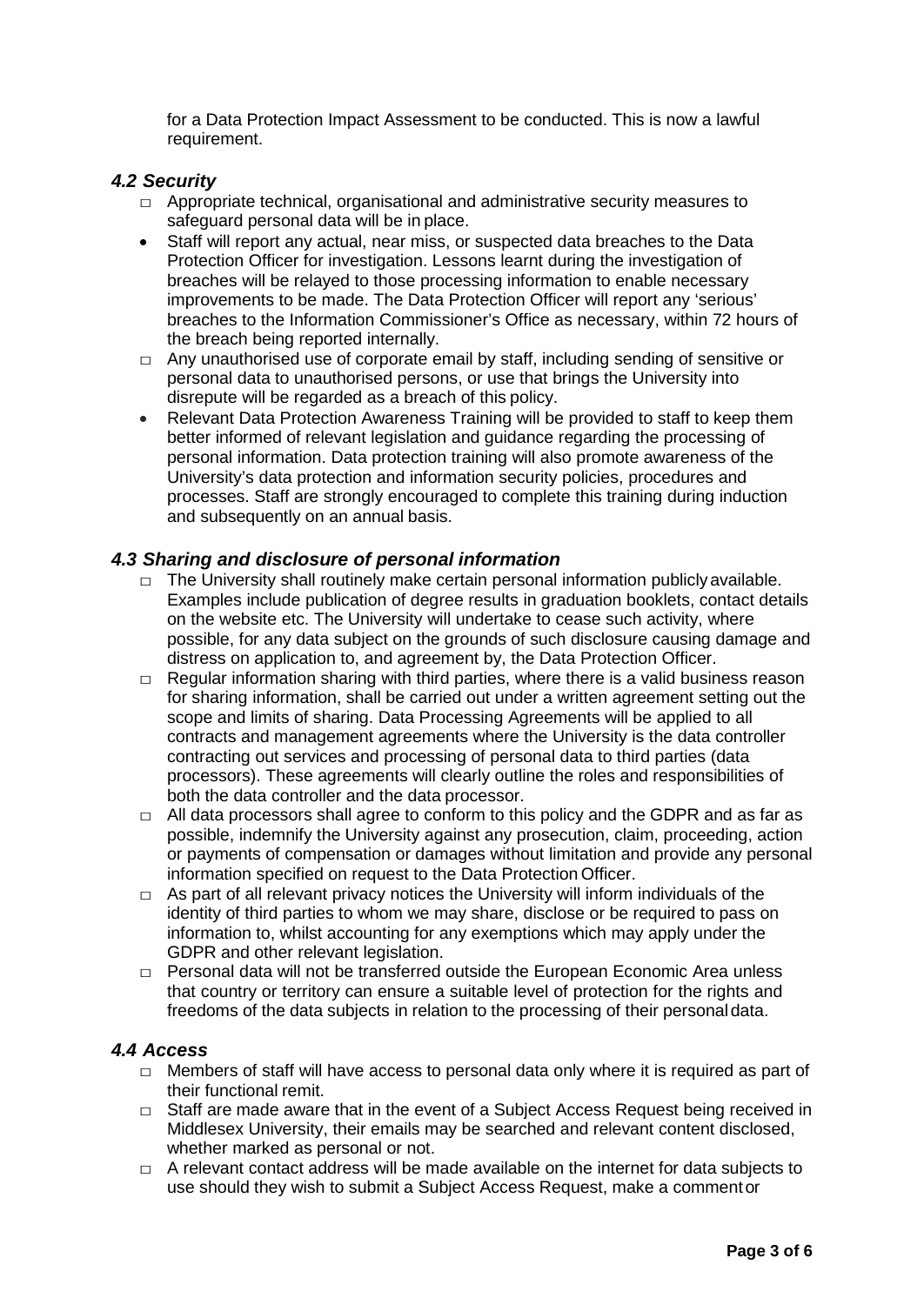complaint about how Middlesex University is processing their data, or about our handling of their request for information

- $\Box$  A Subject Access Request will be acknowledged to the data subject within 3 working days, with the final response and disclosure of information (subject to exemptions) within 1 calendar month.
- A data subiect's personal information will not be disclosed to them until their identity has been verified.
- $\Box$  Third party personal data will not be released by Middlesex University when responding to a Subject Access Request or Freedom of Information Request (unless consent is specifically obtained, obliged to be released by law or necessary in the substantial public interest).
- $\Box$  All data subjects have a right of access to their own personal data. Advice will be provided to data subjects on how to request or access their personal data held by the University.

## *4.5 Links with the Freedom of Information Act 2000*

 $\Box$  The Freedom of Information Act 2000 enables greater public access to information processed by public bodies such as Middlesex University. However, personal data continues to be protected by the GDPR, and is therefore exempt from disclosure under the Freedom of Information Act (Section 40).

# **5. Data Protection responsibilities**

| Who                                                                                                                   | <b>What</b>                                                                                                                                                                                                                                                                                                                                                                                                                                                                                         |
|-----------------------------------------------------------------------------------------------------------------------|-----------------------------------------------------------------------------------------------------------------------------------------------------------------------------------------------------------------------------------------------------------------------------------------------------------------------------------------------------------------------------------------------------------------------------------------------------------------------------------------------------|
| University as a corporate body                                                                                        | <b>Data Controller</b>                                                                                                                                                                                                                                                                                                                                                                                                                                                                              |
| <b>Board of Governors</b>                                                                                             | Ultimately responsible for compliance<br>with the GDPR.                                                                                                                                                                                                                                                                                                                                                                                                                                             |
| Data Protection Officer (John Gilchrist)                                                                              | Maintain the University notification with<br>the ICO.<br><b>Advise</b><br>staff<br>data<br>protection<br>on<br>compliance.<br>Coordinate<br>responses<br>for<br>subject<br>access requests.<br>Report any personal data breaches to<br>the ICO/police as appropriate.<br>Issue data<br>sharing guidance<br>and<br>sharing<br>data<br>agreements<br>oversee<br>between the University and third parties<br>Develop, administer,<br>disseminate,<br>review and support application of this<br>policy. |
| Information<br>Group<br>Governance<br>members                                                                         | Support the Data Protection Policy and<br>other related policies, procedures and<br>guidance in terms of understanding and<br>application within their respective<br><b>Faculties/ Services.</b>                                                                                                                                                                                                                                                                                                    |
| Director of CCSS - consultation on the<br>specific responsibilities<br>of the<br>new<br><b>Cyber Security Manager</b> | Ensure adequate policies are in place<br>for security of electronic information.                                                                                                                                                                                                                                                                                                                                                                                                                    |
| CDS                                                                                                                   | Nominated processor for all post sent to<br>and within the University.<br>Compliance<br>with<br>data<br>protection<br>legislation and with the principles set                                                                                                                                                                                                                                                                                                                                       |